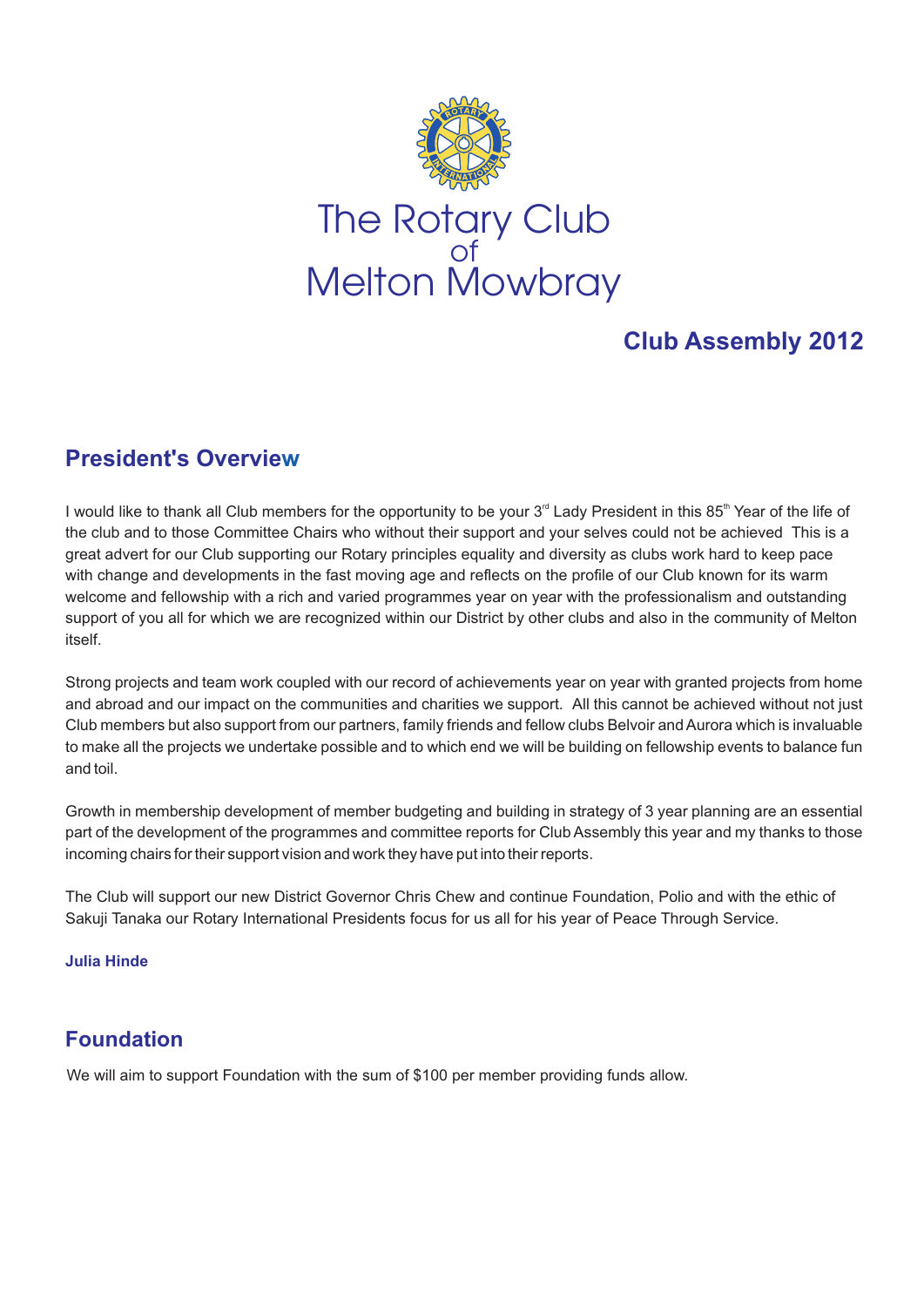# **Club Service**

The committee will undertake the organisation of the Club's meetings and other activities in order to give a varied, balanced and interesting programme for members.

The programme will include established social and other events to include:

Christmas Party Burns Night Our Charter Celebration Safari Supper or Lunch District Quiz Inter-Club Minor Sports Dick Turpin Challenge Visits

We will look at the possibility of including other social events which could include:

Halloween Evening Valentines Day Weekend Away

The speaker programme, ably managed by Steve Jeal, will continue and we intend to invite two speakers each month on a wide variety of interesting subjects.

We will co-operate with the Membership Committee on issues relating to members' welfare, communication and involvement with the Club, in particular for new members and members on leave of absence.

There will be activities of the other committees that may benefit from the support of this committee in the form of post-event social activity.

We will endeavour to keep members informed of events within our Rotary District and further afield and encourage them to get involved with other Clubs and events. This will include our support for Interact.

Our aim is to make members fully informed of the Club's activities, to encourage fellowship between members, and to foster the idea that Rotary should be an organisation where members have fun in doing worthwhile activity.

# **Diana Osborne**

# **Membership**

### **Introduction**

We commenced the current Rotary year with 51 members and finish with 46: a net loss of 5 members.

Whilst this is a disappointing, the overall picture of membership in our Club is healthy: in 2003 we had 42 members and even with the current net loss, this represents a membership growth of almost 10%. During the same period membership of RIBI fell by 10%.

It is proposed that the club membership strategy is for a three year period, rather than just the immediate incoming year and has been prepared in consultation with the elected presidents for each of these years. This looks beyond any isolated fluctuation and is in line with RI and RIBI plans. It also encourages continuity with how the Club is managed throughout these consecutive years.

#### **Proposal for Membership Growth**

The proposal is to make a net membership gain over the next three years of one member per year. This will increase membership of the Club within this period by 6%. RIBI have pledged to increase membership throughout the UK and Ireland by 5% within the same period.

To achieve this, on the basis that over the past 13 years we have lost 64 members (an average of 5 members per year) we will need to recruit a minimum of 6 members per year.

#### **The Management of Membership Growth**

- a) Leave of Absence: the agreed Club and RIBI policy is not currently being followed resulting in an usually high and unacceptable number of members on Leave of Absence. The membership committee proposes to consider the issues relevant to each affected person, and advise the Club accordingly.
- b) Quarterly Attendance Report. This will gauge the health of the Club.
- c) Exit interview with all persons who leave the Club (except for death!).<br>
d) Recruitment initiatives: seminar, open evenings, target list, etc.
- Recruitment initiatives: seminar, open evenings, target list, etc.
- 
- e) The use of social media to strengthen the Club f) Mentoring. Training is required in order to do the Mentoring. Training is required in order to do this effectively.
- g) Investigate the scope for further Club extension particularly corporate.

#### **Conclusion**

The membership goal is to have a Club with 50 members who are fully integrated within the Club through effective mentoring, all participating in Club activities and who regularly attend the weekly meetings.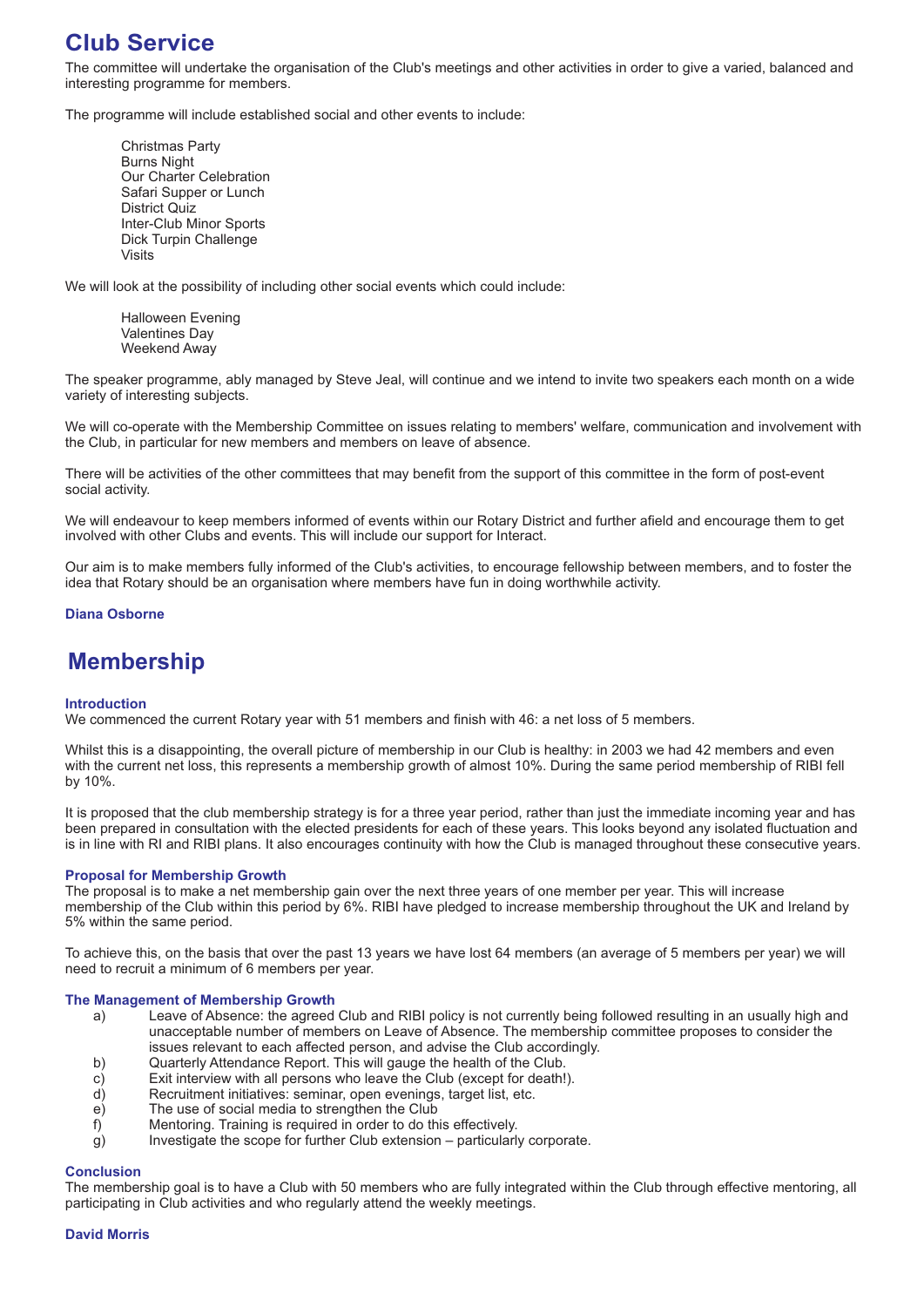# **Community & Vocational**

The work of the community and vocational committee will continue on the firm foundation that has been laid over many years

### **Birchwood to Twinlakes**

This year as an alternative to Kids Day Out we will be taking 100 from Birchwood to Twinlakes for the day in September. As well as providing transport we will be negotiating entrance and meal vouchers for all. We are doing this due to the short time that Birchwood had at Wicksteed due to the timings of their transport. Although the students will have their own support team, it will entail a small team of Rotarians to ensure the smooth running of the day. Budget £1000

## **Christmas Parcels**

A joint venture with Melton Belvoir Rotary, Melton Lions and the Barnes Trust, it entails spending a day at a local supermarket and relies on the generous donations of shoppers to enable us to provide Christmas parcels to local elderly residents. This is a club activity which relies on Rotarians giving up a few hours of their time in December; we also donate monies to buy necessary items to make up the parcels. Concern has been expressed as to the selection of the recipients, but following discussion with the Lions it is hoped that the list will be adjusted. Budget £500

## **Stroke Awareness**

This is another joint venture with Melton Belvoir Rotary, and entails a team of nurses giving up their time on a Saturday to man a temporary Blood Pressure Testing Centre in the Bell Centre. Any cases of abnormal blood pressure are given a recommended course of action, which hopefully will be life saving. This entails Rotarians giving up time on a Saturday to encourage members of the public to undergo the test.

# **Flowering bulbs for the Blind**

This project has successfully run over the last four years. We will continue to support this venture and hope the President will be able to make the presentations to Vista just before Christmas. Building on the contacts that we have made with the users of Gloucester House, we hope in the future to extend the support that we give to elderly aid organisations. Budget £100

# **Kid's Day Out**

The District arrange for Wicksteed Park at Kettering to be used solely for Rotary Clubs, in the past we have taken disadvantaged children as well as Birchwood Special School, over the last two years we have struggled to involved the selected school, we will begin negotiations in the autumn term of 2012. We provide transport, T shirts, baseball caps, and back packs.We also supply a packed lunch, Poncho's are supplied by Twinlakes, for which we thank Phil Bendall. A dedicated team of Rotarians and partners are needed to go to Wicksteed for the day in June. Budget £1000

### **Christmas Tree Festival**

We will be taking part of this community festival for the third time. As it is the tenth festival we will take the opportunity to celebrate the 84 years since the founding of the Rotary Club of Melton Mowbray, highlighting members past and present, and using the festival as an outreach tool and possible source of new members. Photos of all current Rotarians will be needed, and any old photos of Rotarians past which we can reproduce will be helpful, those of past presidents especially.

# **Dictionaries For life**

Rather than buying the Rotary sponsored dictionary we will be purchasing 'The Oxford School English Dictionary' in paperback form. These will be given to year 6 leavers, it is hoped that the President will be available to present them in the summer term. We will be purchasing through Amazon. Budget £400

# **Leicestershire Life Education**

This is an initiative that we have supported for the past few years, and is a joint venture with the Melton Belvoir Rotary, and The Sir Richard Raynes Trust. Following discussion, it is felt that we could go for a district grant to extend this work. At present most town primary schools take part and some in the wider borough; it would be good to extend the number of schools partaking especially as there are now two caravans available for use and more facilitators. Budget £2000

### **Homestart Christmas Party**

This is a new venture for 2012/13 when we hope to support the President and Homestart. We would hope to cover the costs of the Christmas party. We would expect the support of the whole club to enable this additional work to succeed. **Committee Fundraising** Budget £800

To pay for our projects we intend to hold another Duck Race, the selling of ducks will be held during the two week school holidays at Easter 2013 with the actual race on the Sunday after Easter. We can only sell the necessary amount of ducks with the help of all club members, so this is a whole club fundraiser.

Anticipated income £2500 Other Fundraising Activities Rotary Christmas Card £400 Guess the Weight of the Simnel Cake £100 Sundry Grant Requests £500 District Grant £1000 Club Funds (to cover Life Education) £1000 Spring Clean/Cash in the attic. Building on the existing facility for selling on eBay we hope to encourage members to clean out unwanted items and to sell them for Rotary Club funds £150 All the above fundraising ideas only if approved by club members Expenditure £5700, Income £5650 Balance and cash flow to come from ComVoc funds **Ian Neale**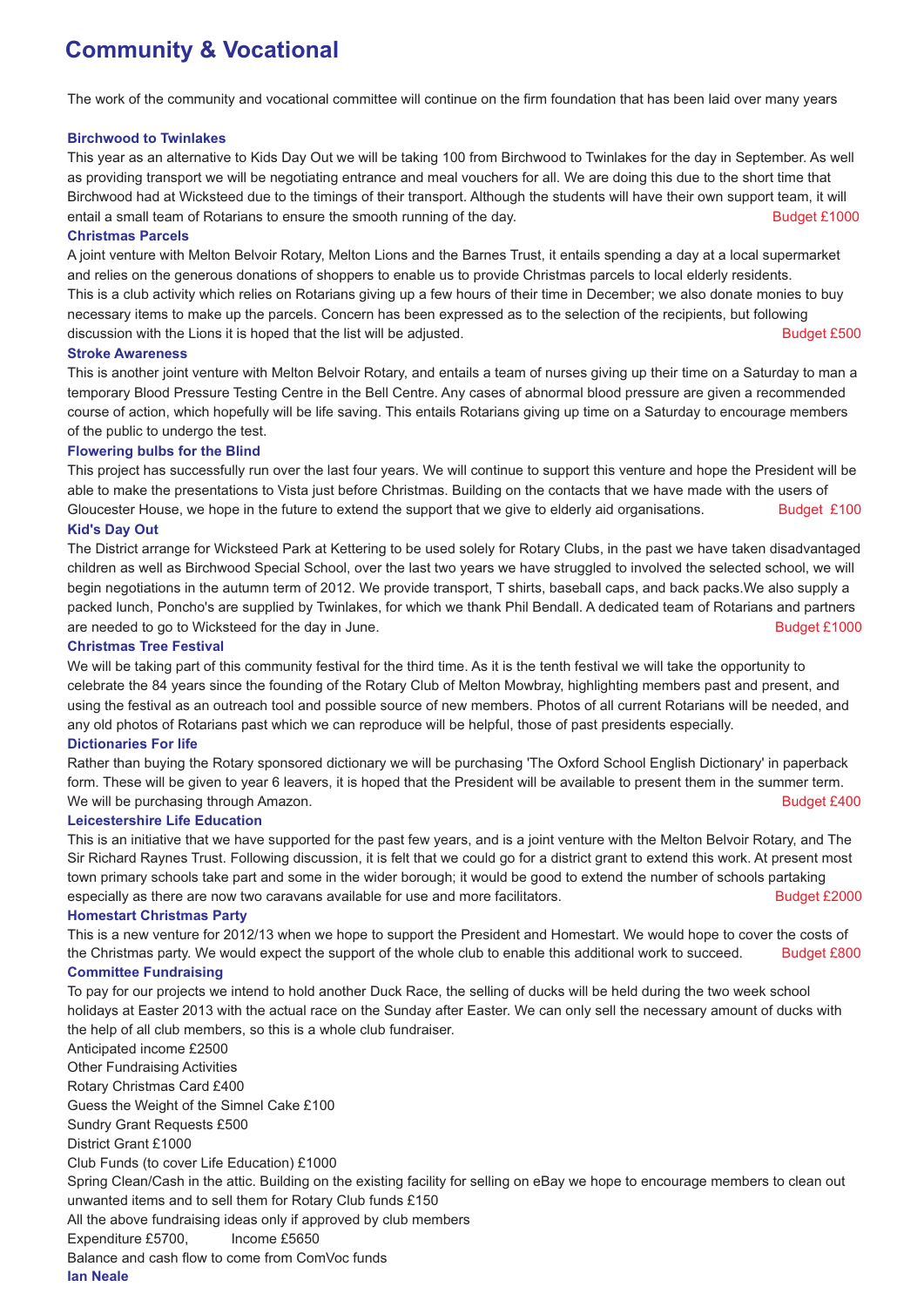# **Youth Opportunities**

## **Aims and Objectives**

To continue to work effectively with Belvoir Club members. To support development of youth activities in Aurora Club. To enhance links with local schools. To encourage recruitment of new, active members. To seek new areas of activity.

## **Present activity:**

The committee are busy. Each of the active members are enthusiastically committed to at least 2 competitions or youth projects. These comprise: Youth Speaks, Young Chef, Young Musician, Young Writer, Young Photographer, Young Designer. In addition committee members are involved with RYLA and Youth Exchange. Costs. ( 50% of total cost – remainder taken by Belvoir) YS £50 YC £250 Rotary Stars £50 YW. YP. YD £100 Youth Exchange £75 per candidate. RYLA.

### **Income Sources**

Duck Race £303 Sweepstakes £150 Young musician £203.

#### **Challenges**

The committee has lost 4 members this year. We are presently underrepresented compared to Belvoir. We are however keen to maintain our present activity levels. We are looking for new areas for development and would like to increase fundraising activities if manpower pressures will allow this.

# **Plans for 2012-2013**

The committee will hope to match activity for 2011-2012 in all areas. We hope to extend Rotary Stars into more local primary schools following a successful launch in 2012.

We will continue to support Melton Interact.

We will seek sponsorship for the Young Chef and Young Musician competitions.

We are aware that much of our activity is based around the school population. We would like to see rotary become more involved with underprivileged youths in Melton. We will explore ways of engaging the unemployed school leavers.

#### **Richard Abbott**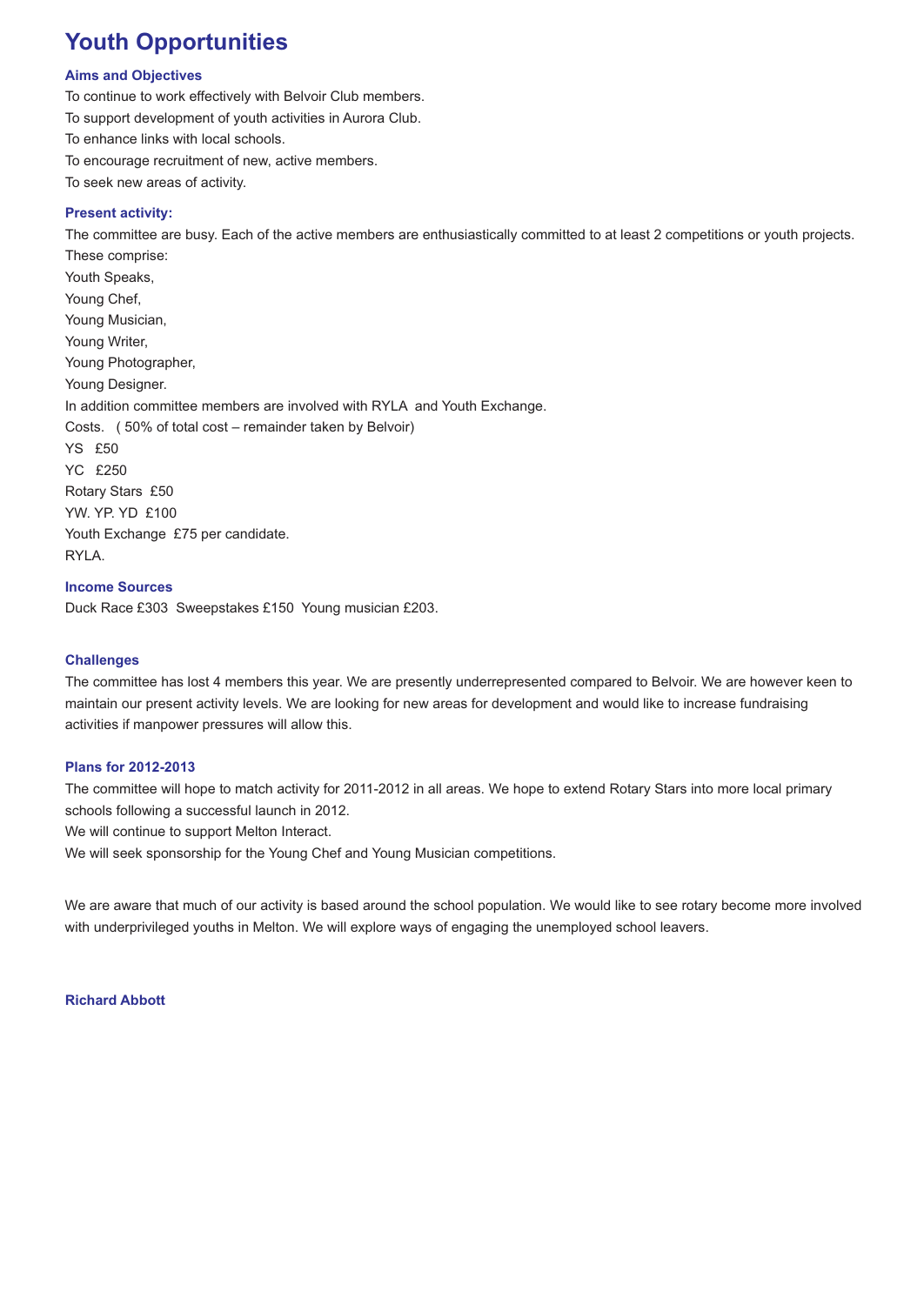# **International**

#### The Committee comprises: Bill Hill (Chairman), Joe Carrington, John Dehnel, John Redwood, Janet Shortland, Alison Blythe, P.E. Diana Osborne.

The Committee proposes to continue to support existing projects and will introduce a number of new initiatives this year. Where funds are required, budget amounts are shown with proposals to raise funds by various means. It is hoped the Committee will be able to seek additional funding from the Fundraising Committee also.

### **PHILIPPINES MAJOR PROJECT**

It is proposed to investigate and pursue the possibility of a major project in the Philippines which will be supported by a Global Grant from the Rotary Foundation. This effort will take place over a number of years and whilst still in it's infancy, John Dehnel has outlined five possible projects identified during his recent visit to the islands.

The financial aspects are unknown at this stage.

#### **RUTLAND OSPREY PROJECT**

This is a new project aimed at assisting the team managing the Osprey re location project at Rutland water. They have initiated a project to work with schools located on the migration route of these birds aimed at educating children about these and other migratory species, the journeys they undertake each year to and from Africa and Europe and the need to protect them from hunting and other threats. The Rutland team have already identified a school in the Gambia and have established a link with a school in Rutland such that the two are now corresponding with each other.

The hope is to find more schools along the migration route and to link them with schools in our area. The proposal is to use our contacts within Rotary internationally, to find clubs willing to identify such schools and to act as mentors. We have already been asked to try and find such establishments in Senegal and Morocco. It is hoped to provide them with basic computer equipment to access the internet and use email with the ultimate objective of using Skype voice and camera for direct communication. This project will impinge on several avenues of Rotary Service. International obviously but also Young Generations and Vocational and will take a number of years to implement and become effective.

A budget of £1000 is proposed for this year and a matching grant will be sought to increase this support to £2000.

#### **ASUBUN & UGANDA**

Following the presentation to Club by students of Long Field School, the Committee wish to support them in whatever way possible. Financial means is obviously the most effective at this stage but there may be other ways we may be able to help and encourage these young people.

A sum of £100 is proposed and a matching grant will be applied for to increase this to £200

#### **POLIO CHALLENGE**

The formal Polio Challenge initiated by Bill Gates and the Gates Foundation has been achieved by Rotary International and our Club met the target suggested within District 1070.

However, whilst India is now declared polio free the battle is not over with three counties still suffering from endemic infection.

The Committee proposes a sum of £500 as our contribution this year and may seek support from Fundraising Committee.

#### **PHILIPPINES MINOR PROJECT**

In view of the lengthy timescale to progress the major project, the Committee felt it may be practicable to undertake a more simple and less costly undertaking. If the major project referred to above proves impracticable then the Committee would wish to continue the work the Club has already undertaken in the Philippines. If the timescale and fundraising allows, we may be able to undertake both projects.

A budget of £1000 is proposed.

### **FINANCIAL**

The financial requirements of these proposals amount to £2,600. The Committee will endeavour to raise as much of this as possible but as indicated above, will seek the support of Fundraising Committee either with a financial contribution or assistance with planning and implementing an event.

The following fund raising events are either already in place or are planned.

| August.      | Lamb roast and festivities                                   |
|--------------|--------------------------------------------------------------|
| September    | Quiz night                                                   |
| October      | Spice Club                                                   |
| January/ Feb | Race Night with a difference                                 |
| April/May    | A Spring event still to be dreamt up/conceived/thought about |
| May/June     | Classic car rally/ parade or similar                         |

The International Projects Committee believes this programme to be worthwhile and achievable and recommend to the Club.

### **Bill Hill**

Chairman International Projects Committee